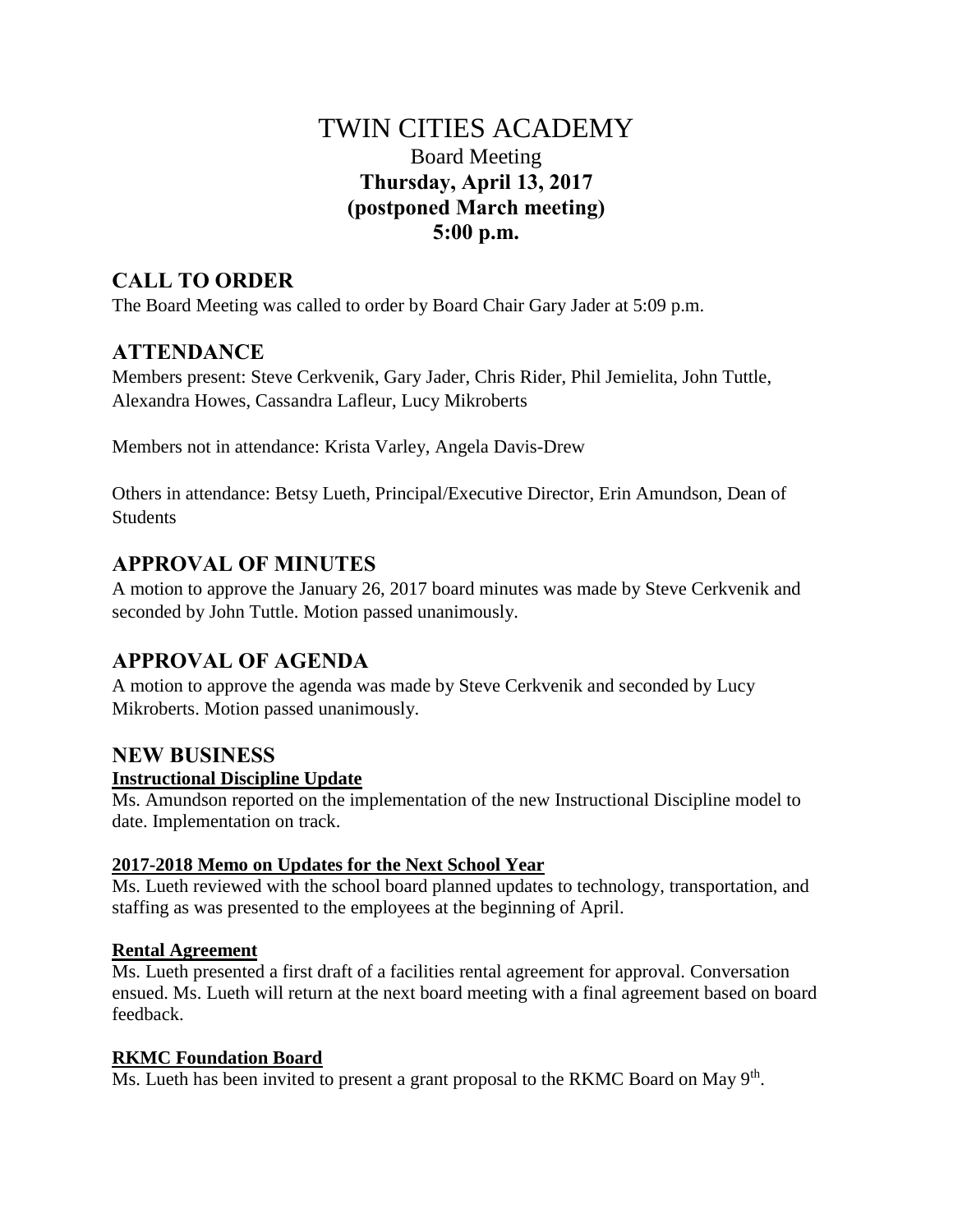#### **June Board Meeting – Date Change**

Mr. Jader is unable to make the last meeting with its current date. The board agreed to change the date of the June board meeting to Wednesday June 14<sup>th</sup>.

## **OLD BUSINESS**

No old business.

## **TREASURER'S REPORT**

#### **February Financials**

Financials are "green" for February. A motion to accept the financials was moved by John Tuttle and seconded by Lucy Mikroberts. The financials were accepted.

#### **2017-2018 Budget**

Ms. Lueth presented the proposed budget for 2017-2018 for a first review. The final budget for adoption for 2017-2018 will be presented at the May meeting.

#### **2016 Tax Return**

Ms. Lueth presented the 2016 Twin Cities Academy and 2016 Twin Cities Academy tax returns for review and approval by the school board. A motion to approve was made by Steve Cerkvenik and seconded by Lucy Mikroberts. The motion was approved.

## **REPORTS**

#### **Committee Reports**

**Facilities**

No report

## **Governance/Policy**

 The committee presented the 2017 slate of candidates for school board. The following candidates were put forth by the committee for the elections: Rich Holst (Parent) and Tim Becken (Community Member). A motion to approve the slate was made by Chris Rider and seconded by Lucy Mikroberts. The motion was approved.

#### **Marketing**

The committee is currently working on a tri-fold brochure and insert, to use in recruiting events.

**Principal/Executive Director**

No additional report

**Teachers** No report

# **MOTION TO ADJOURN**